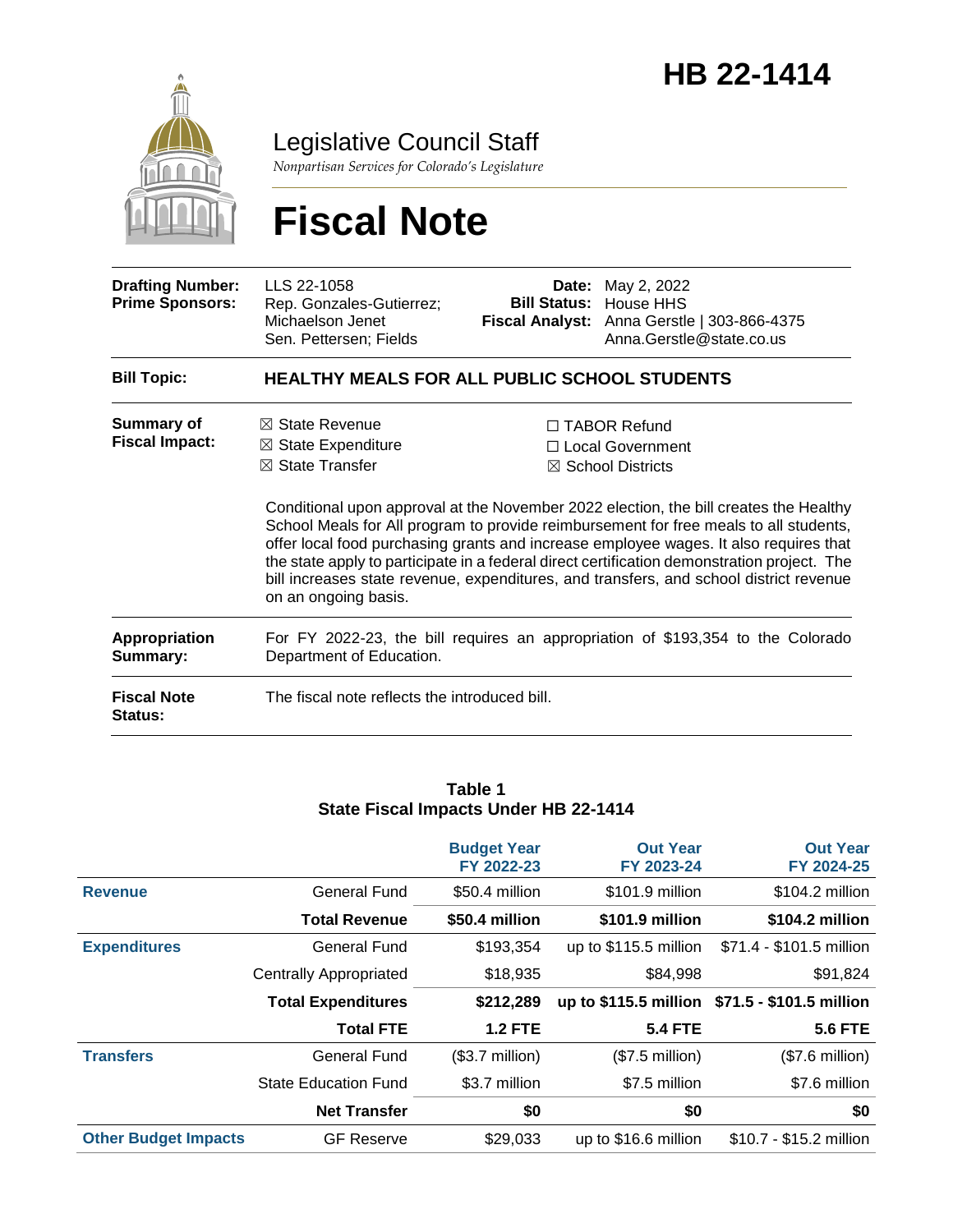### May 2, 2022 **HB 22-1414**

### **Summary of Legislation**

Conditional upon voter approval at the November 2022 election, the bill creates the Healthy School Meals for All Program, establishes a funding mechanism for the program, and requires the state to participate in the federal demonstration program for Medicaid direct certification.

**Federal Medicaid direct certification demonstration program.** The bill requires that the Colorado Department of Education (CDE) apply to participate in the federal demonstration project for direct certification for children receiving Medicaid benefits. If selected, CDE must enter into an agreement with the Colorado Department of Health Care and Financing (HCPF) to directly certify students enrolled in Medicaid as eligible for free and reduced price meals without further application.

**Healthy School Meals for All Program.** The bill creates the Healthy School Meals for All Program in CDE to provide reimbursement to participating school food authorities (SFAs) for offering meals without charge to all students, beginning in FY 2023-24. The reimbursement amount is based on the federal free meal reimbursement rate for each meal served, minus the amount an SFA receives from the federal school breakfast and lunch programs, and current state reimbursement programs.

Conditional upon the state's participation in the federal demonstration project, the program also includes three other components for participating SFAs.

- *Local food purchasing grant program.* Participating SFAs that establish a parent and student school food advisory committee may receive a grant to purchase Colorado grown, raised, or processed products. CDE must distribute to each participating SFAs a grant of \$5,000, or \$0.25 for each lunch provided in the prior school year, whichever is greater. No more than 25 percent of the grant may be used to purchase value-added processed products, up to 10 percent may be used to cover costs, and up to 12 percent may be used to support the school advisory committee.
- *Employee wages or stipends.*Participating SFAs may receive the greater of \$3,000 or \$0.12 per school lunch, to be used to increase wages or provide stipends for employees who prepare and serve school meals.
- Technical assistance and education grant program. CDE must issue a grant to a statewide nonprofit to assist with the promotion of Colorado products to participating SFAs and to assist them with preparing meals using basic ingredients with minimal reliance on processed products. Grants may be used for training, technical assistance, physical infrastructure for SFAs, growers associations, and other organizations that aggregate products for producers, as well as for education, outreach, and promotion for schools and growers to engage with school communities.

*Community eligibility provision.*In order to participate in the program, SFAs must maximize federal reimbursement by participating in the community eligibility provision (CEP), if eligible. If the US Department of Agriculture creates the option for the community eligibility provision to be implemented statewide, CDE must work with SDAs and state and local agencies to participate

*Reporting.* Beginning December 1, 2024, CDE must submit an annual report on the program to the General Assembly. CDE must contract with an independent auditor to conduct a biennial financial and performance audit of the program, and make the audit easily accessible on the website.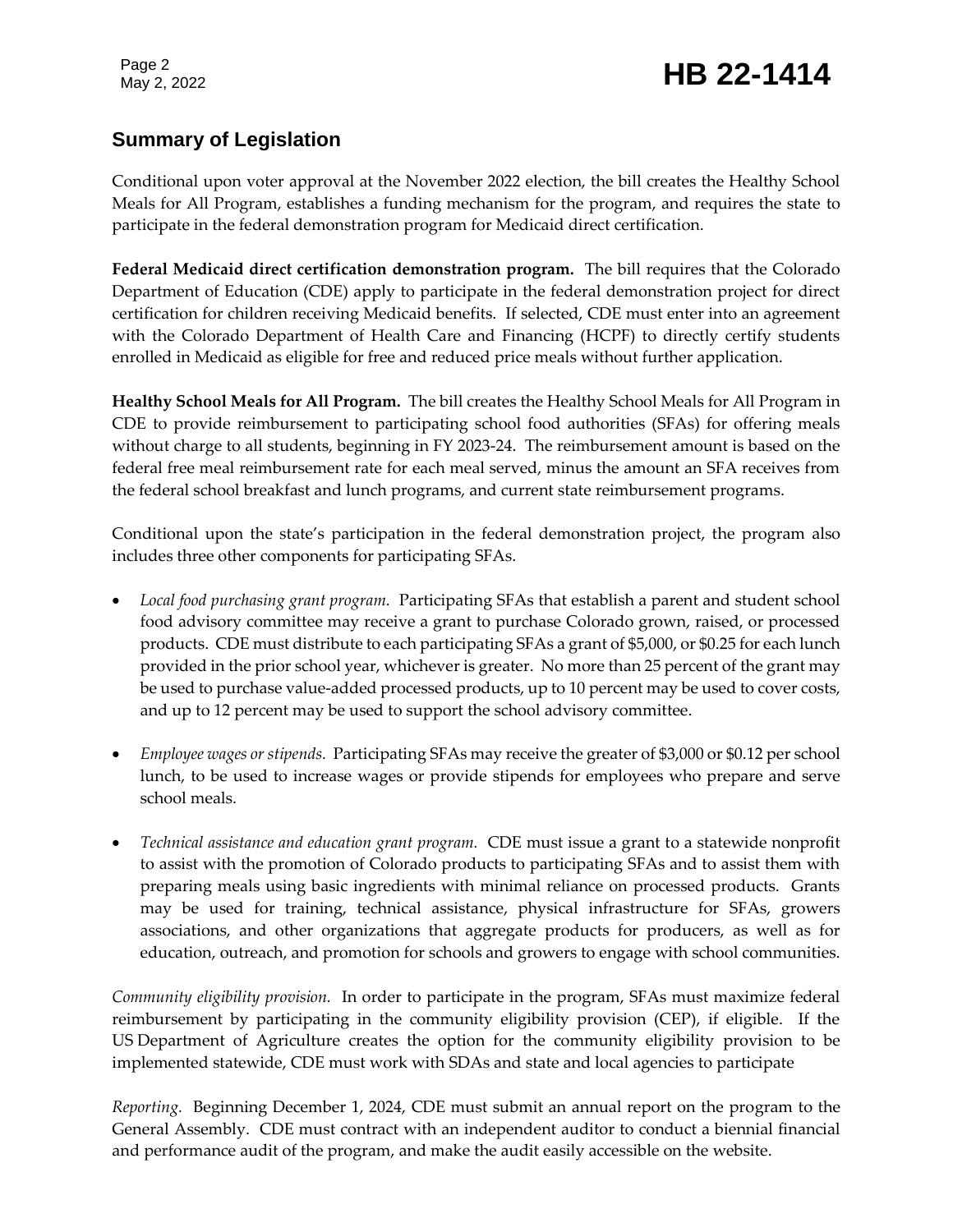# Page 3<br>May 2, 2022 **HB** 22-1414

*Funding.* Beginning in FY 2023-24, the General Assembly must appropriate the amount necessary for the program, including at least \$5.0 million for the technical assistance grant program. The appropriation must include an amount of General Fund at least equal to the revenue generated from the add-back (discussed below), but no more than the amount required to fund the direct and indirect costs of implementing the program. CDE may not expend more than 1.5 percent of the amount appropriated for administrative costs.

**Add-back to Colorado taxable income.** Beginning for tax year 2023, the bill requires taxpayers with adjusted gross incomes of \$300,000 or more to add back a portion of their federal itemized or standard deductions when calculating their Colorado taxable income. Taxpayers filing singly are required to add back itemized or standard deductions that exceed \$12,000 in total, and taxpayers filing jointly are required to add back itemized or standard deductions that exceed \$16,000 in total.

This provision does not apply in a future year if the Healthy School Meals for All program is repealed. The bill specifies that this section constitutes a voter-approved revenue change if approved by voters at the November, 2022 election.

#### **Background**

**School food authority.** SFAs are designated organizations that implement school food programs. An SFA may be a school district, charter school, or an organization representing a group of charter schools. There are currently 183 SFAs in Colorado.

**Meal reimbursement.** For most federal programs, SFAs are reimbursed for each meal they provide. CDE receives annual funding from the U.S. Department of Agriculture, and reimburses claims made by SFAs. Reimbursement amounts are based on three income classifications. The free rate is the highest reimbursement amount, followed by reduced-price, and paid reimbursement rates. The state also provides reimbursement to SFAs for meals, including covering the difference between reducedprice and free meals.

**Community eligibility provision**. CEP is a federal program that provides additional reimbursement to eligible high poverty schools. To be eligible, an SFA must have an identified student percentage of 40 percent or greater. An identified student percentage includes students directly certified as eligible for free lunch due to participation in public benefit programs (SNAP, TANF, Food Distribution Program on Indian Reservation) or categorical eligibility (foster, homeless, migrant, runaway or head start).

A multiplier is applied to the identified student percentage to calculate federal reimbursements. For example, an SFA with 62.5 percent identified students will receive reimbursement at the free meal rate for 100 percent of meals served. For a district with 40 percent identified students, 64 percent of meals will be reimbursed at the rate for free meals and 36 percent will be reimbursed at the paid meal rate.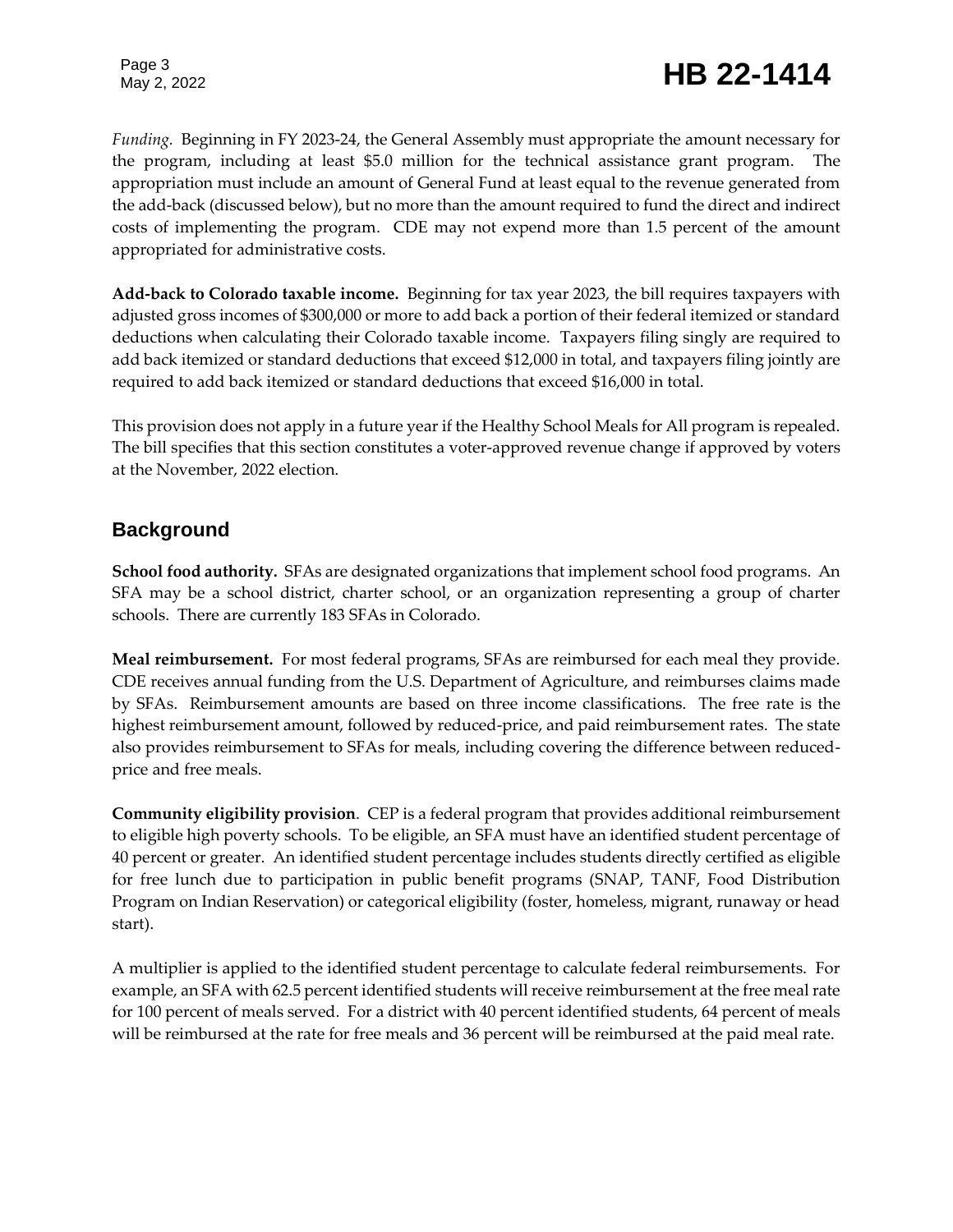### May 2, 2022 **HB 22-1414**

#### **Assumptions**

**Timing.** This fiscal note assumes that Colorado will be accepted for participation into the federal demonstration project for direct certification of children receiving Medicaid benefits. The first year in which Medicaid students would be directly certified for CEP eligibility is FY 2024-25. The fiscal note assumes that meal reimbursements will begin in FY 2022-23, as specified in the bill, and the local food purchasing and technical assistance programs, and the employee wage and stipend program will begin in FY 2024-25.

**Federal demonstration project costs.** The provision requiring that the state participate in the federal demonstration project is also included in House Bill 22-1202. That bill has been passed by the General Assembly and sent to the Governor. The fiscal note assumes that the bill will be signed into law and the costs of applying for the project are included in that bill, and thus, are not included in this fiscal note. Should the bill not be signed into law, costs will be higher than estimated.

**Statewide CEP.** The bill requires that the state participate in a statewide CEP option, if available. This option is not currently available, and this fiscal note makes all estimates assuming that CEP will not be available.

#### **State Revenue**

Conditional upon voter approval, the bill is expected to increase state revenue by \$50.4 million in FY 2022-23 (a half-year impact), \$101.9 million in FY 2023-24, \$104.2 million in FY 2024-25, and by increasing amounts in subsequent years.

The bill increases income tax revenue by requiring certain taxpayers to add back a certain amount of Federal deductions to their Colorado taxable income. In tax year 2023, the bill is expected to increase Colorado taxable income by approximately \$2.2 billion. The Colorado state income tax rate of 4.55 percent is applied to this increase in taxable income to arrive at a total tax increase of \$100.7 million in tax year 2023.

### **State Transfers**

Under current law, one third of one percent of taxable income, as adjusted by state law, is transferred from the General Fund to the State Education Fund. Because this bill increases taxable income, the bill also increases transfers from the General Fund to the State Education Fund by an estimated \$3.7 million in FY 2022-23, by \$7.5 million in FY 2023-24, by \$7.6 million in FY 2024-25 and by increasing amounts in subsequent years.

### **State Expenditures**

Conditional upon voter approval, the bill increases state expenditures by \$212,289 in FY 2022-23, \$115.5 million in FY 2023-24, and between \$71.5 million and \$101.5 million in FY 2024-25 from the General Fund. Costs are in CDE and the Department of Revenue. Expenditures are shown in Table 2 and detailed below.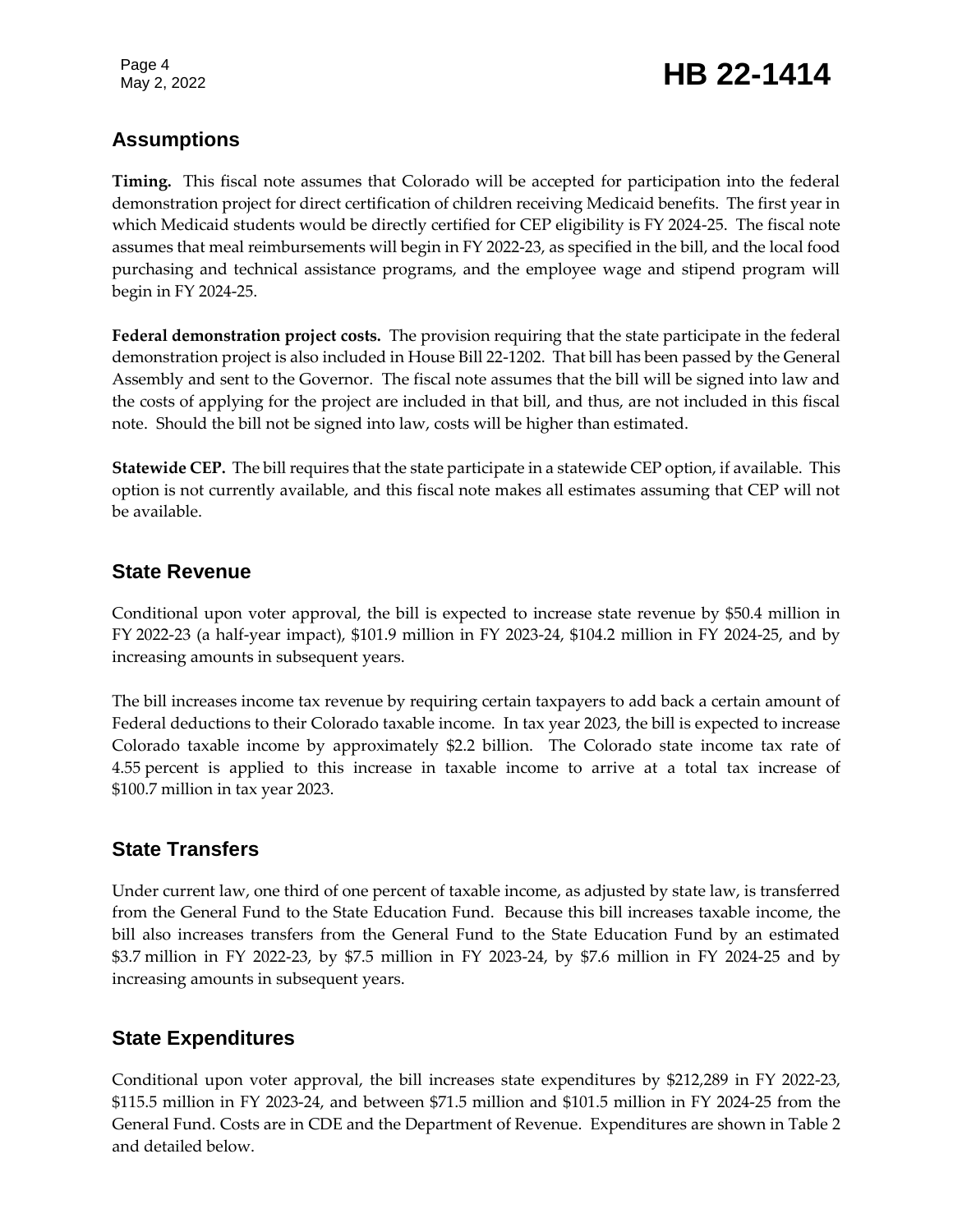### May 2, 2022 **HB 22-1414**

| <b>Department of Education</b><br><b>Personal Services</b><br>\$88,214<br>\$246,053<br>\$328,525<br>\$1,755<br>\$4,185<br>\$5,805<br><b>Operating Expenses</b><br><b>Capital Outlay Costs</b><br>\$18,600<br><b>Legal Services</b><br>\$14,786<br>\$14,786<br><b>Information Technology Costs</b><br>\$70,000<br><b>Meal Reimbursements</b><br>up to \$115,000,000<br>\$48.5 - \$78.5 million<br>Local Food Purchasing Grant<br>\$9,494,109<br>Local Food Technical Assist. Grant<br>\$5,000,000<br><b>Employee Wage Distributions</b><br>\$7,644,126<br>\$400,000<br>Program Audit<br>\$17,850<br>Centrally Appropriated Costs <sup>1</sup><br>\$18,935<br>\$53,133<br>\$71,551<br>1.1 FTE<br>FTE - Personal Services<br>3.1 FTE<br><b>4.2 FTE</b><br>$0.1$ FTE<br>$0.0$ FTE<br>FTE - Legal Services<br>0.1 FTE<br>\$71.4 - \$101.4 million<br><b>CDE Subtotal</b><br>\$212,289<br>up to \$115,336,007<br><b>Department of Revenue</b><br><b>Personal Services</b><br>\$109,673<br>\$69,729<br><b>Operating Expenses</b><br>\$3,240<br>\$1,890<br><b>Capital Outlay Costs</b><br>\$12,400<br><b>GenTax Costs</b><br>\$39,213<br>\$664<br>Document Management<br>Research & Analysis<br>\$12,800<br>\$6,400<br>\$31,865<br>\$20,273<br>Centrally Appropriated Costs <sup>1</sup><br>FTE - Personal Services<br>2.2 FTE<br>1.4 FTE<br>\$209,855<br>\$0<br><b>DOR Subtotal</b><br>\$98,292<br><b>Total</b><br>\$212,289<br>up to \$115,545,862<br>\$71.5 - \$101.5 million | <b>Cost Components</b> | FY 2022-23     | FY 2023-24     | FY 2024-25     |
|--------------------------------------------------------------------------------------------------------------------------------------------------------------------------------------------------------------------------------------------------------------------------------------------------------------------------------------------------------------------------------------------------------------------------------------------------------------------------------------------------------------------------------------------------------------------------------------------------------------------------------------------------------------------------------------------------------------------------------------------------------------------------------------------------------------------------------------------------------------------------------------------------------------------------------------------------------------------------------------------------------------------------------------------------------------------------------------------------------------------------------------------------------------------------------------------------------------------------------------------------------------------------------------------------------------------------------------------------------------------------------------------------------------------------------------------------------------------------|------------------------|----------------|----------------|----------------|
|                                                                                                                                                                                                                                                                                                                                                                                                                                                                                                                                                                                                                                                                                                                                                                                                                                                                                                                                                                                                                                                                                                                                                                                                                                                                                                                                                                                                                                                                          |                        |                |                |                |
|                                                                                                                                                                                                                                                                                                                                                                                                                                                                                                                                                                                                                                                                                                                                                                                                                                                                                                                                                                                                                                                                                                                                                                                                                                                                                                                                                                                                                                                                          |                        |                |                |                |
|                                                                                                                                                                                                                                                                                                                                                                                                                                                                                                                                                                                                                                                                                                                                                                                                                                                                                                                                                                                                                                                                                                                                                                                                                                                                                                                                                                                                                                                                          |                        |                |                |                |
|                                                                                                                                                                                                                                                                                                                                                                                                                                                                                                                                                                                                                                                                                                                                                                                                                                                                                                                                                                                                                                                                                                                                                                                                                                                                                                                                                                                                                                                                          |                        |                |                |                |
|                                                                                                                                                                                                                                                                                                                                                                                                                                                                                                                                                                                                                                                                                                                                                                                                                                                                                                                                                                                                                                                                                                                                                                                                                                                                                                                                                                                                                                                                          |                        |                |                |                |
|                                                                                                                                                                                                                                                                                                                                                                                                                                                                                                                                                                                                                                                                                                                                                                                                                                                                                                                                                                                                                                                                                                                                                                                                                                                                                                                                                                                                                                                                          |                        |                |                |                |
|                                                                                                                                                                                                                                                                                                                                                                                                                                                                                                                                                                                                                                                                                                                                                                                                                                                                                                                                                                                                                                                                                                                                                                                                                                                                                                                                                                                                                                                                          |                        |                |                |                |
|                                                                                                                                                                                                                                                                                                                                                                                                                                                                                                                                                                                                                                                                                                                                                                                                                                                                                                                                                                                                                                                                                                                                                                                                                                                                                                                                                                                                                                                                          |                        |                |                |                |
|                                                                                                                                                                                                                                                                                                                                                                                                                                                                                                                                                                                                                                                                                                                                                                                                                                                                                                                                                                                                                                                                                                                                                                                                                                                                                                                                                                                                                                                                          |                        |                |                |                |
|                                                                                                                                                                                                                                                                                                                                                                                                                                                                                                                                                                                                                                                                                                                                                                                                                                                                                                                                                                                                                                                                                                                                                                                                                                                                                                                                                                                                                                                                          |                        |                |                |                |
|                                                                                                                                                                                                                                                                                                                                                                                                                                                                                                                                                                                                                                                                                                                                                                                                                                                                                                                                                                                                                                                                                                                                                                                                                                                                                                                                                                                                                                                                          |                        |                |                |                |
|                                                                                                                                                                                                                                                                                                                                                                                                                                                                                                                                                                                                                                                                                                                                                                                                                                                                                                                                                                                                                                                                                                                                                                                                                                                                                                                                                                                                                                                                          |                        |                |                |                |
|                                                                                                                                                                                                                                                                                                                                                                                                                                                                                                                                                                                                                                                                                                                                                                                                                                                                                                                                                                                                                                                                                                                                                                                                                                                                                                                                                                                                                                                                          |                        |                |                |                |
|                                                                                                                                                                                                                                                                                                                                                                                                                                                                                                                                                                                                                                                                                                                                                                                                                                                                                                                                                                                                                                                                                                                                                                                                                                                                                                                                                                                                                                                                          |                        |                |                |                |
|                                                                                                                                                                                                                                                                                                                                                                                                                                                                                                                                                                                                                                                                                                                                                                                                                                                                                                                                                                                                                                                                                                                                                                                                                                                                                                                                                                                                                                                                          |                        |                |                |                |
|                                                                                                                                                                                                                                                                                                                                                                                                                                                                                                                                                                                                                                                                                                                                                                                                                                                                                                                                                                                                                                                                                                                                                                                                                                                                                                                                                                                                                                                                          |                        |                |                |                |
|                                                                                                                                                                                                                                                                                                                                                                                                                                                                                                                                                                                                                                                                                                                                                                                                                                                                                                                                                                                                                                                                                                                                                                                                                                                                                                                                                                                                                                                                          |                        |                |                |                |
|                                                                                                                                                                                                                                                                                                                                                                                                                                                                                                                                                                                                                                                                                                                                                                                                                                                                                                                                                                                                                                                                                                                                                                                                                                                                                                                                                                                                                                                                          |                        |                |                |                |
|                                                                                                                                                                                                                                                                                                                                                                                                                                                                                                                                                                                                                                                                                                                                                                                                                                                                                                                                                                                                                                                                                                                                                                                                                                                                                                                                                                                                                                                                          |                        |                |                |                |
|                                                                                                                                                                                                                                                                                                                                                                                                                                                                                                                                                                                                                                                                                                                                                                                                                                                                                                                                                                                                                                                                                                                                                                                                                                                                                                                                                                                                                                                                          |                        |                |                |                |
|                                                                                                                                                                                                                                                                                                                                                                                                                                                                                                                                                                                                                                                                                                                                                                                                                                                                                                                                                                                                                                                                                                                                                                                                                                                                                                                                                                                                                                                                          |                        |                |                |                |
|                                                                                                                                                                                                                                                                                                                                                                                                                                                                                                                                                                                                                                                                                                                                                                                                                                                                                                                                                                                                                                                                                                                                                                                                                                                                                                                                                                                                                                                                          |                        |                |                |                |
|                                                                                                                                                                                                                                                                                                                                                                                                                                                                                                                                                                                                                                                                                                                                                                                                                                                                                                                                                                                                                                                                                                                                                                                                                                                                                                                                                                                                                                                                          |                        |                |                |                |
|                                                                                                                                                                                                                                                                                                                                                                                                                                                                                                                                                                                                                                                                                                                                                                                                                                                                                                                                                                                                                                                                                                                                                                                                                                                                                                                                                                                                                                                                          |                        |                |                |                |
|                                                                                                                                                                                                                                                                                                                                                                                                                                                                                                                                                                                                                                                                                                                                                                                                                                                                                                                                                                                                                                                                                                                                                                                                                                                                                                                                                                                                                                                                          |                        |                |                |                |
|                                                                                                                                                                                                                                                                                                                                                                                                                                                                                                                                                                                                                                                                                                                                                                                                                                                                                                                                                                                                                                                                                                                                                                                                                                                                                                                                                                                                                                                                          |                        |                |                |                |
| <b>Total FTE</b>                                                                                                                                                                                                                                                                                                                                                                                                                                                                                                                                                                                                                                                                                                                                                                                                                                                                                                                                                                                                                                                                                                                                                                                                                                                                                                                                                                                                                                                         |                        | <b>1.2 FTE</b> | <b>5.4 FTE</b> | <b>5.6 FTE</b> |

#### **Table 2 Expenditures Under HB22-1414**

<sup>1</sup> Centrally appropriated costs are not included in the bill's appropriation.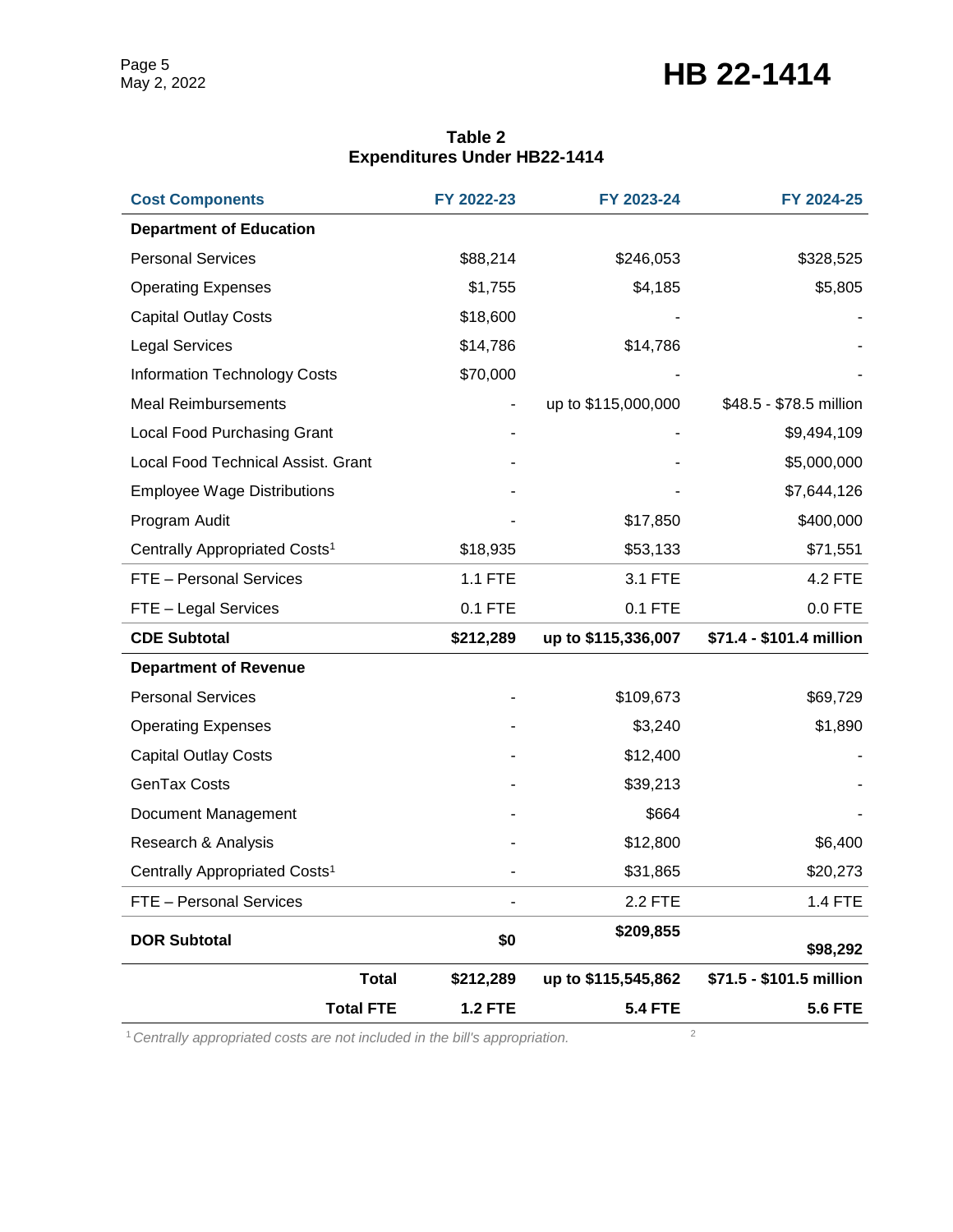## Page 6<br>May 2, 2022 **HB** 22-1414

**Department of Education.** CDE will require additional staff in the Office of School Nutrition to implement the bill. In FY 2022-23, 1.1 FTE are required to begin program development and implementing changes to existing systems; this staffing amount assumes a January, 2023 start date. In FY 2023-24, 3.1 FTE are required to develop program rules and processes for the wage and grant programs, provide outreach and training to SFAs on data collection and submission, and begin additional reimbursements. Beginning in FY 2024-25, 4.2 FTE will be required to provide evaluation and monitoring for expanded CEP participation, oversee the grant and wage programs, handle additional claims and reimbursement, and conduct reporting. Staff are prorated in their first year for the General Fund paydate shift.

- **Legal services.** In FY 2022-23 and FY 2023-24, CDE will require 150 hours of legal services to support rulemaking by the State Board of Education. Legal services are provided by the Department of Law at a standard rate of \$98.57.
- **Information technology.** The department's school nutrition technology system will need to be modified to allow for new functionality and streamlined district data submission, estimated at \$70,000 based on prior vendor costs. These are one-time costs in FY 2022-23 only.
- **Meal reimbursements.** Beginning in FY 2023-24, the department will reimburse districts for meals based on the federal free reimbursement rate for each meal served, minus the amount an SFA receives from the federal and state meal reimbursement programs. In FY 2023-24, meal reimbursements are estimated at up to \$115.0 million, depending on actual federal reimbursement rates.

Meal reimbursements are estimated at between \$48.5 million and \$78.5 million in FY 2024-25, based on projected meal counts and possible program participation rates. This cost is less than estimated for FY 2023-24 because the direct certification of children in Medicaid will begin in FY 2024-25, increasing federal reimbursement and reducing the state share of providing school meals.

Because direct certification won't begin until FY 2024-25 and the most recent data available predates the COVID-19 pandemic, there is elevated uncertainty about the actual costs for meal reimbursements. The high end of the range, \$78.5 million, represents a conservative estimate for participation in CEP based on participation rates of other state that have participated in the federal demonstration project. Additional participation will increase federal reimbursement and lower the state's cost. As such, the low end of the range, \$48.5 million, represents an increase in identified student percentage based on pre-pandemic Medicaid data.

Should participation be lower than expected, costs could be as high as \$92.0 million in FY 2024-25. Should participation be higher than expected, costs could be as low as \$35.4 million.

 **Local food purchasing grant**. Beginning in FY 2024-25, the department will award grants to participating SFAs of \$5,000, or \$0.25 for each lunch provided in the prior school year, whichever is greater. The estimated cost is up to \$9.5 million, based on projected lunch counts and an assumed 60 percent program participation rate. To the extent fewer districts elect to receive a grant for this purpose, costs will be lower than anticipated.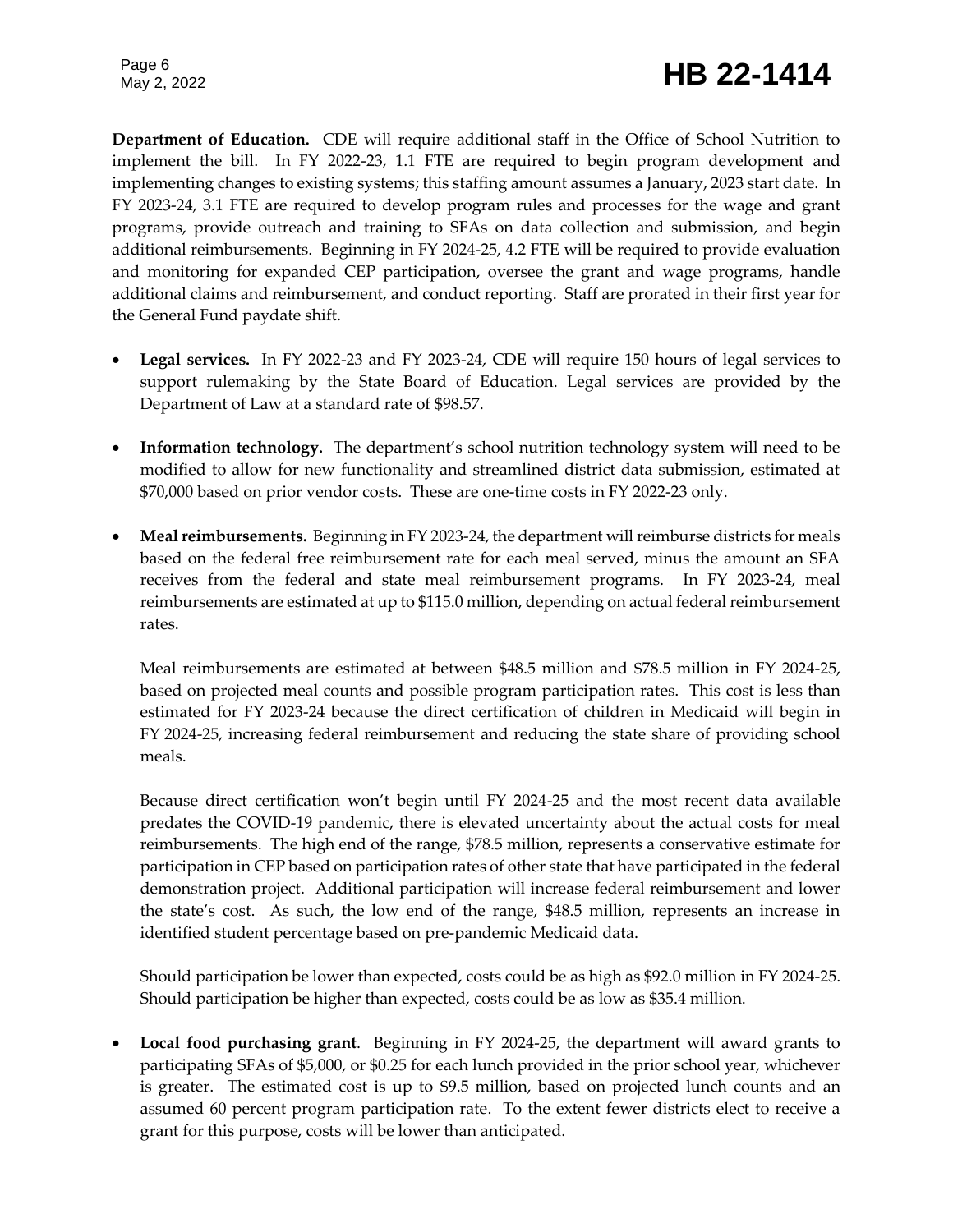- **Local food technical assistance grant.** The bill specifies that \$5.0 million must be appropriated for this program.
- **Employee wage distributions.** All participating SFAs may receive the greater of \$3,000, or \$0.12 per school lunch for school meal employee wages. This estimated cost is up to \$7.6 million in FY 2024-25.
- **Program audit.** The bill requires that CDE complete a performance and financial audit of the program. An RFP will be issued in FY 2023-24 at a standard cost of \$17,850, and the contracted audit is estimated to cost \$400,000 in FY 2024-25.

**Department of Revenue.** To implement the tax changes in the bill, the Department of Revenue requires 2.2 FTE in FY 2023-24 and 1.4 FTE in FY 2024-25. Costs also include GenTax changes, document management, and data reporting costs.

**Election expenditure impact — existing appropriations.** This bill includes a referred measure that will appear before voters at the November 2022 general election. While no additional appropriation is required, certain election costs are incurred by the state when ballot measures are referred. These include reimbursing counties for certain election costs; publishing the text and title of the measure in newspapers across the state; and preparing and mailing the ballot information booklet.

**Centrally appropriated costs.** Pursuant to a Joint Budget Committee policy, certain costs associated with this bill are addressed through the annual budget process and centrally appropriated in the Long Bill or supplemental appropriations bills, rather than in this bill. These costs, which include employee insurance and supplemental employee retirement payments, are shown in Table 2.

### **Other Budget Impacts**

**General Fund reserve.** Under current law, an amount equal to 15 percent of General Fund appropriations must be set aside in the General Fund statutory reserve beginning in FY 2022-23. Based on this fiscal note, the bill is expected to increase the amount of General Fund held in reserve by the amounts in Table 1, which will decrease the amount of General Fund available for other purposes.

### **School District**

**Revenue.** Participating districts will receive the federal free meals reimbursement rate for all meals served, funding for employee wages, and local food purchasing grants, as discussed in the State Expenditures Section. The amount each district receives will depend on the number of meals served, and whether the funding is state or federal reimbursement will depend on the district's identified student percentage, and whether the district is eligible to participate in the CEP once the state participates in the federal Medicaid direct certification demonstration project.

**Workload.** Districts that participate in CEP once the state participates in the federal Medicaid direct certification demonstration project will have their workload modified to submit the required data to CDE, while no longer collecting free and reduced price forms for all students. Districts will also see workload associated with grant programs and data submission related to the employee wage program. Workload changes will vary by school district.